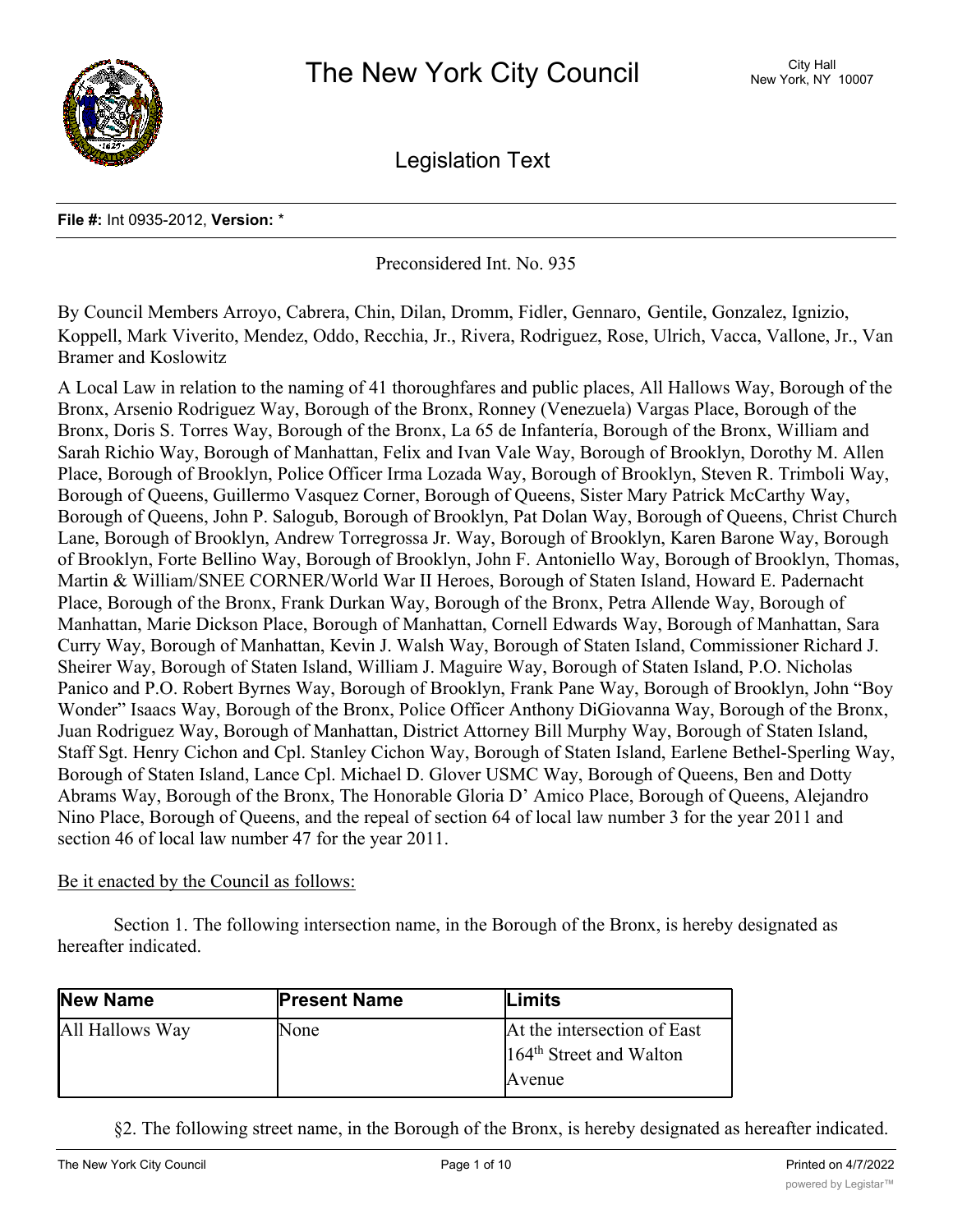| New NamePresent<br><b>NameLimits</b> |               |                                                 |
|--------------------------------------|---------------|-------------------------------------------------|
| Arsenio Rodriguez Way                | Dawson Street | Between Intervate Avenue<br>and Longwood Avenue |

§3. The following intersection name, in the Borough of the Bronx, is hereby designated as hereafter indicated.

| New NamePresent<br><b>NameLimits</b>    |                                                                   |
|-----------------------------------------|-------------------------------------------------------------------|
| Ronney (Venezuela) Vargas None<br>Place | At the intersection of East<br>$152nd$ Street and Wales<br>Avenue |

§4. The following street name, in the Borough of the Bronx, is hereby designated as hereafter indicated.

| <b>New NamePresent</b><br><b>NameLimits</b> |                               |                                           |
|---------------------------------------------|-------------------------------|-------------------------------------------|
| Doris S. Torres Way                         | East 147 <sup>th</sup> Street | Between Wales Avenue and<br>Tinton Avenue |

§5. The following street name, in the Borough of the Bronx, is hereby designated as hereafter indicated.

| <b>New NamePresent</b><br><b>NameLimits</b> |                    |                                                     |
|---------------------------------------------|--------------------|-----------------------------------------------------|
| La 65 de Infantería                         | Southern Boulevard | Between Bruckner Boulevard<br>and East Fordham Road |

§6. The following intersection name, in the Borough of Manhattan, is hereby designated as hereafter indicated.

| <b>New NamePresent</b><br><b>NameLimits</b> |      |                             |
|---------------------------------------------|------|-----------------------------|
| William and Sarah Richio                    | None | At the northwest corner of  |
| Way                                         |      | Elizabeth Street and Spring |
|                                             |      | <b>Street</b>               |

§7. The following street name, in the Borough of Brooklyn, is hereby designated as hereafter indicated.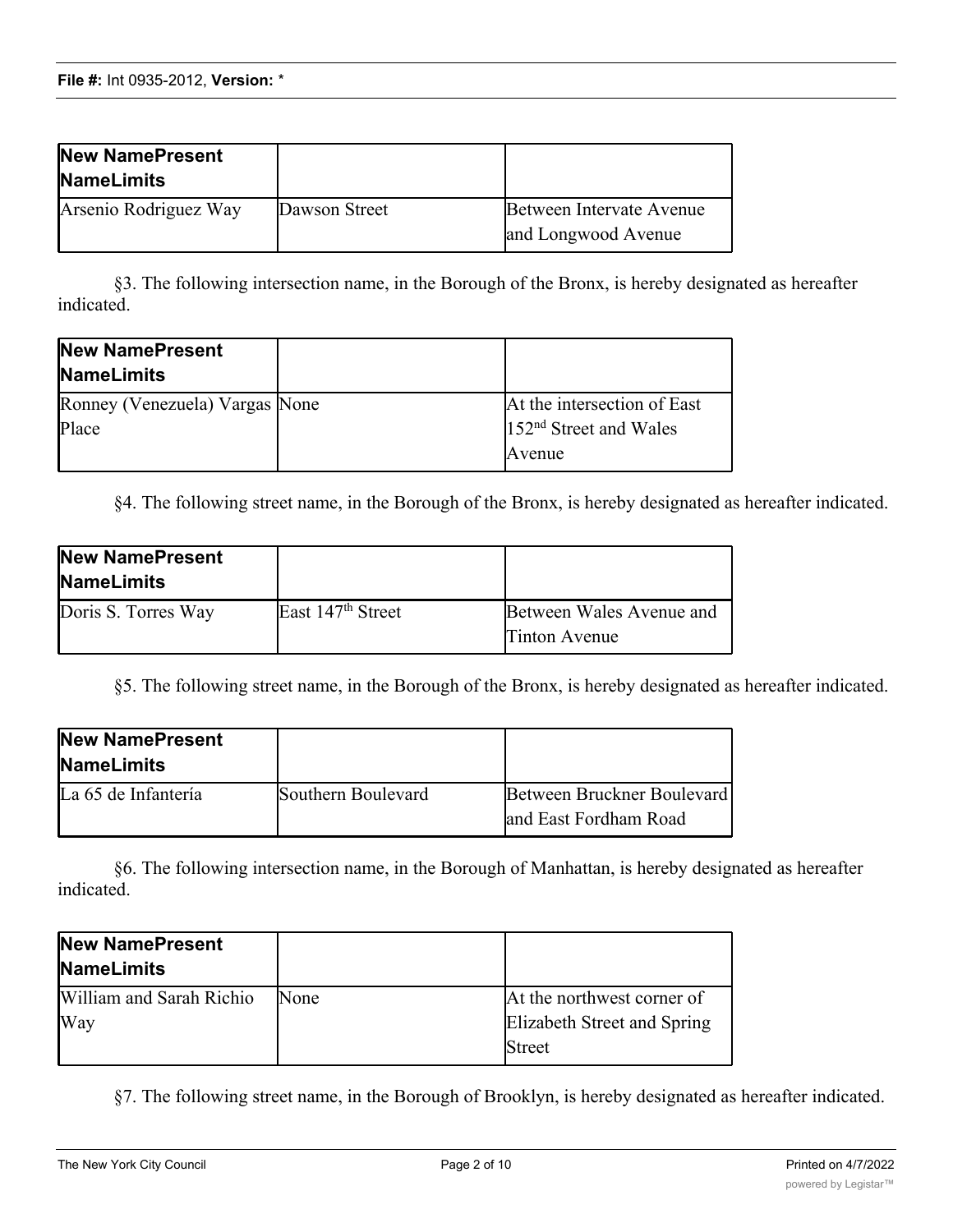| New NamePresent<br><b>NameLimits</b> |                 |                                              |
|--------------------------------------|-----------------|----------------------------------------------|
| Felix and Ivan Vale Way              | Fountain Avenue | Between Pitkin Avenue and<br>Glenmore Avenue |

§8. The following street name, in the Borough of Brooklyn, is hereby designated as hereafter indicated.

| New NamePresent<br><b>NameLimits</b> |                        |                                                 |
|--------------------------------------|------------------------|-------------------------------------------------|
| Dorothy M. Allen Place               | <b>Glenmore</b> Avenue | Between Vermont Street and<br>New Jersey Avenue |

§9. The following street name, in the Borough of Brooklyn, is hereby designated as hereafter indicated.

| New NamePresent<br><b>NameLimits</b>                    |                                       |
|---------------------------------------------------------|---------------------------------------|
| Police Officer Irma Lozada   Van Sinderen Avenue<br>Way | Between Fulton Street and<br>Broadway |

§10. The following street name, in the Borough of Queens, is hereby designated as hereafter indicated.

| New NamePresent<br><b>NameLimits</b> |                |                                               |
|--------------------------------------|----------------|-----------------------------------------------|
| Steven R. Trimboli Way               | Ketcham Street | Between Elmhurst Avenue<br>and Whitney Avenue |

§11. The following intersection name, in the Borough of Queens, is hereby designated as hereafter indicated.

| New NamePresent<br><b>NameLimits</b> |                                                                    |
|--------------------------------------|--------------------------------------------------------------------|
| Guillermo Vasquez Corner None        | At the southeast corner of 77<br><sup>th</sup> Street and Broadway |

§12. The following street name, in the Borough of Queens, is hereby designated as hereafter indicated.

| New NamePresent |  |
|-----------------|--|
| NameLimits      |  |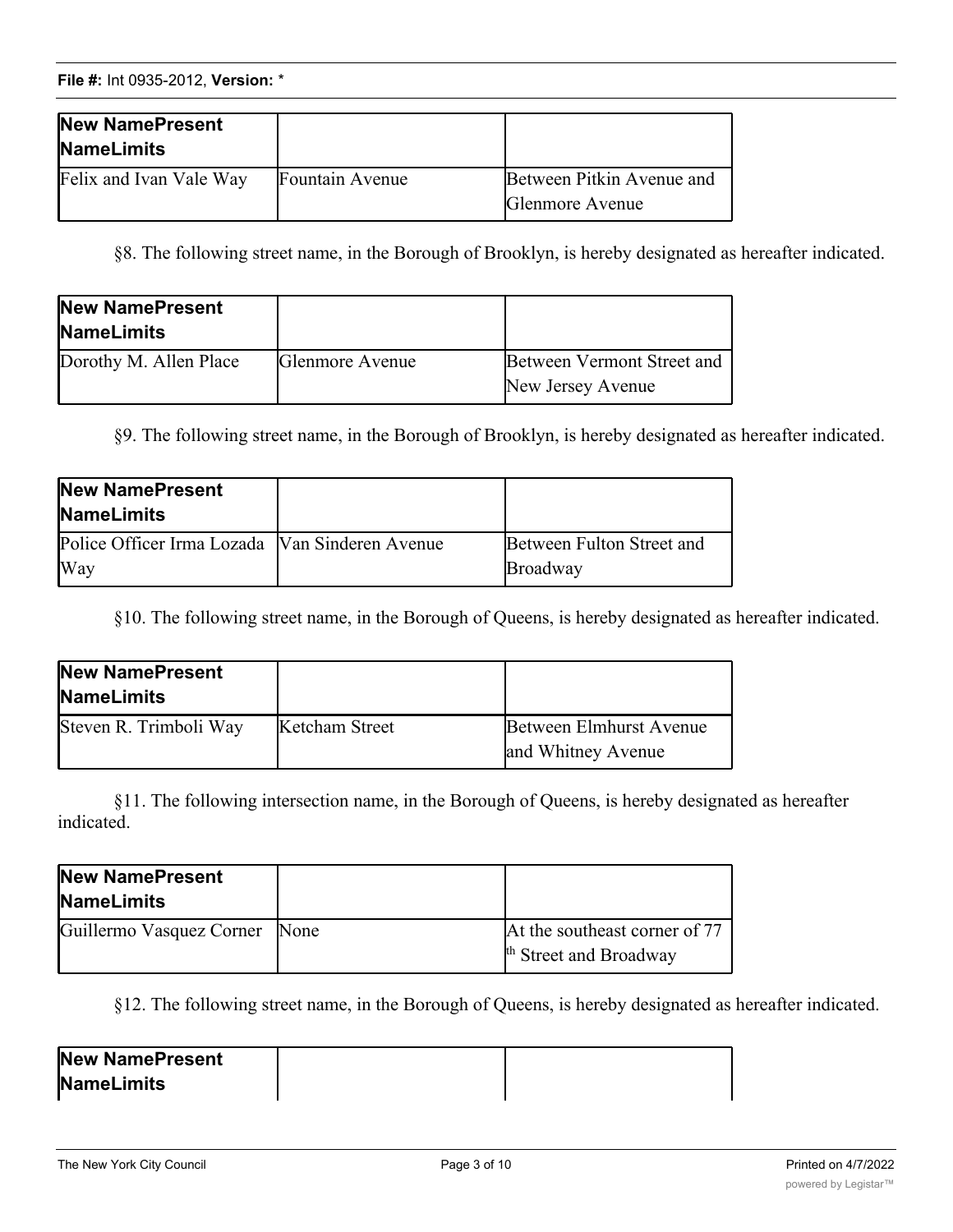| Sister Mary Patrick | $94th$ Street | Between $34th$ Avenue and 35 |
|---------------------|---------------|------------------------------|
| McCarthy Way        |               | <sup>th</sup> Avenue         |

§13. The following street name, in the Borough of Brooklyn, is hereby designated as hereafter indicated.

| New NamePresent<br><b>NameLimits</b> |                        |                                            |
|--------------------------------------|------------------------|--------------------------------------------|
| John P. Salogub                      | Paerdegat Avenue North | Between Avenue J and East<br>$77th$ Street |

§14. The following street name, in the Borough of Queens, is hereby designated as hereafter indicated.

| New NamePresent<br><b>NameLimits</b> |              |                                                             |
|--------------------------------------|--------------|-------------------------------------------------------------|
| Pat Dolan Way                        | Vleigh Place | Between 72 <sup>nd</sup> Road and 72 <sup>nd</sup><br>Drive |

§15. The following intersection name, in the Borough of Brooklyn, is hereby designated as hereafter indicated.

| New NamePresent<br><b>NameLimits</b> |      |                                                                    |
|--------------------------------------|------|--------------------------------------------------------------------|
| Christ Church Lane                   | None | At the intersection of $73rd$<br><b>Street and Ridge Boulevard</b> |
|                                      |      |                                                                    |

§16. The following intersection name, in the Borough of Brooklyn, is hereby designated as hereafter indicated.

| New NamePresent<br><b>NameLimits</b> |                                                                     |
|--------------------------------------|---------------------------------------------------------------------|
| Andrew Torregrossa Jr. WayNone       | At the intersection of $13th$<br>Avenue and 79 <sup>th</sup> Street |

§17. The following intersection name, in the Borough of Brooklyn, is hereby designated as hereafter indicated.

| New NamePresent   |  |
|-------------------|--|
| <b>NameLimits</b> |  |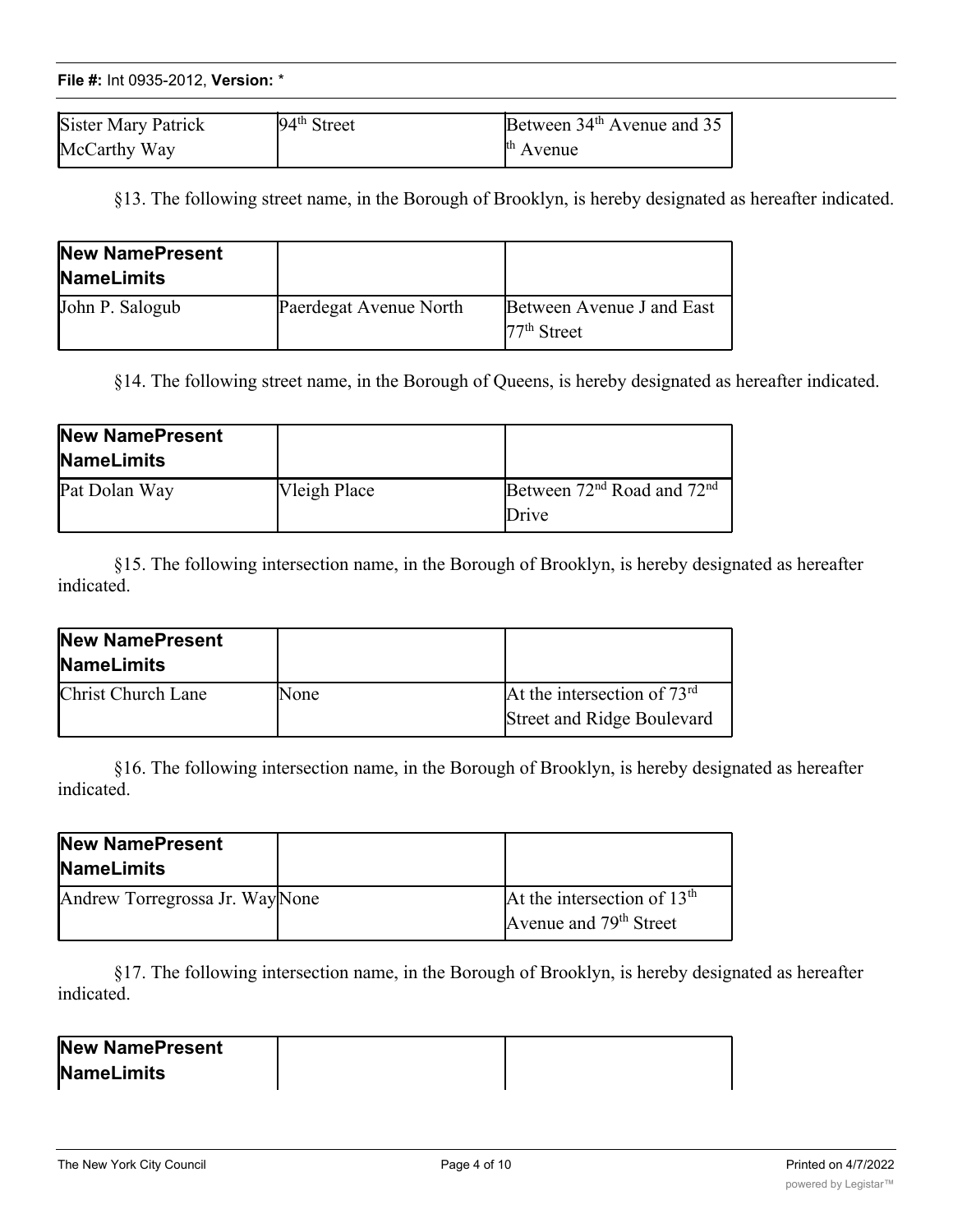| Karen Barone Way | 'None | At the intersection of $82nd$      |
|------------------|-------|------------------------------------|
|                  |       | Street and 15 <sup>th</sup> Avenue |

§18. The following street name, in the Borough of Brooklyn, is hereby designated as hereafter indicated.

| New NamePresent<br><b>NameLimits</b> |               |                                                           |
|--------------------------------------|---------------|-----------------------------------------------------------|
| Forte Bellino Way                    | $19th$ Street | Between Prospect Park West<br>and 10 <sup>th</sup> Avenue |

§19. The following street name, in the Borough of Brooklyn, is hereby designated as hereafter indicated.

| New NamePresent<br><b>NameLimits</b> |               |                                                              |
|--------------------------------------|---------------|--------------------------------------------------------------|
| John F. Antoniello Way               | $41st$ Street | Between 7 <sup>th</sup> Avenue and 8 <sup>th</sup><br>Avenue |

§20. The following intersection name, in the Borough of Staten Island, is hereby designated as hereafter indicated.

| New NamePresent<br><b>NameLimits</b> |      |                               |
|--------------------------------------|------|-------------------------------|
| Thomas, Martin &                     | None | At the intersection of Joline |
| William/SNEE                         |      | Avenue and Amboy Road         |
| CORNER/World War II                  |      |                               |
| <b>Heroes</b>                        |      |                               |

§21. The following intersection name, in the Borough of the Bronx, is hereby designated as hereafter indicated.

| New NamePresent<br><b>NameLimits</b> |                                                                  |
|--------------------------------------|------------------------------------------------------------------|
| Howard E. Padernacht Place None      | At the southwest corner of<br>Giles Place and Sedgwick<br>Avenue |

§22. The following street name, in the Borough of the Bronx, is hereby designated as hereafter indicated.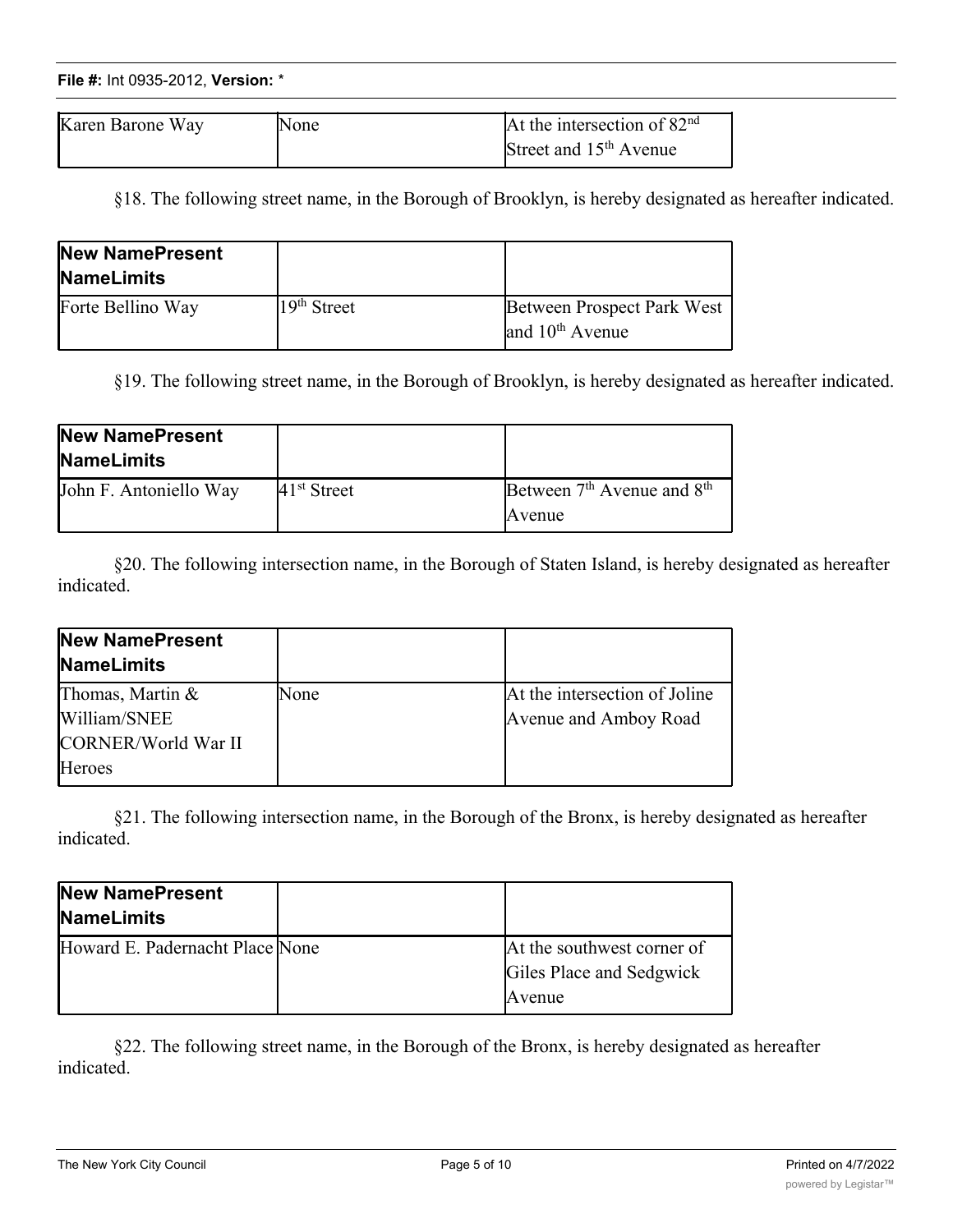**File #:** Int 0935-2012, **Version:** \*

| New NamePresent<br><b>NameLimits</b> |                |                                                                           |
|--------------------------------------|----------------|---------------------------------------------------------------------------|
| Frank Durkan Way                     | Tibbett Avenue | Between West 240 <sup>th</sup> Street to<br>West 238 <sup>th</sup> Street |

§23. The following intersection name, in the Borough of Manhattan, is hereby designated as hereafter indicated.

| New NamePresent<br><b>NameLimits</b> |      |                                                                           |
|--------------------------------------|------|---------------------------------------------------------------------------|
| Petra Allende Way                    | None | Southwest and northeast<br>corners of $2nd$ Avenue and 111<br>$th Street$ |

§24. The following intersection name, in the Borough of Manhattan, is hereby designated as hereafter indicated.

| New NamePresent<br><b>NameLimits</b> |      |                                                                       |
|--------------------------------------|------|-----------------------------------------------------------------------|
| Marie Dickson Place                  | None | At the east side of East $107th$<br>Street and 3 <sup>rd</sup> Avenue |

§25. The following street name, in the Borough of Manhattan, is hereby designated as hereafter indicated.

| <b>New NamePresent</b><br><b>NameLimits</b> |                              |                                           |
|---------------------------------------------|------------------------------|-------------------------------------------|
| Cornell Edwards Way                         | East 13 <sup>th</sup> Street | Between Third Avenue and<br>Fourth Avenue |

§26. The following street name, in the Borough of Manhattan, is hereby designated as hereafter indicated.

| <b>New NamePresent</b><br><b>NameLimits</b> |                        |                                      |
|---------------------------------------------|------------------------|--------------------------------------|
| Sara Curry Way                              | <b>St. Marks Place</b> | Between First Avenue and<br>Avenue A |

§27. The following intersection, in the Borough of Staten Island, is hereby designated as hereafter indicated.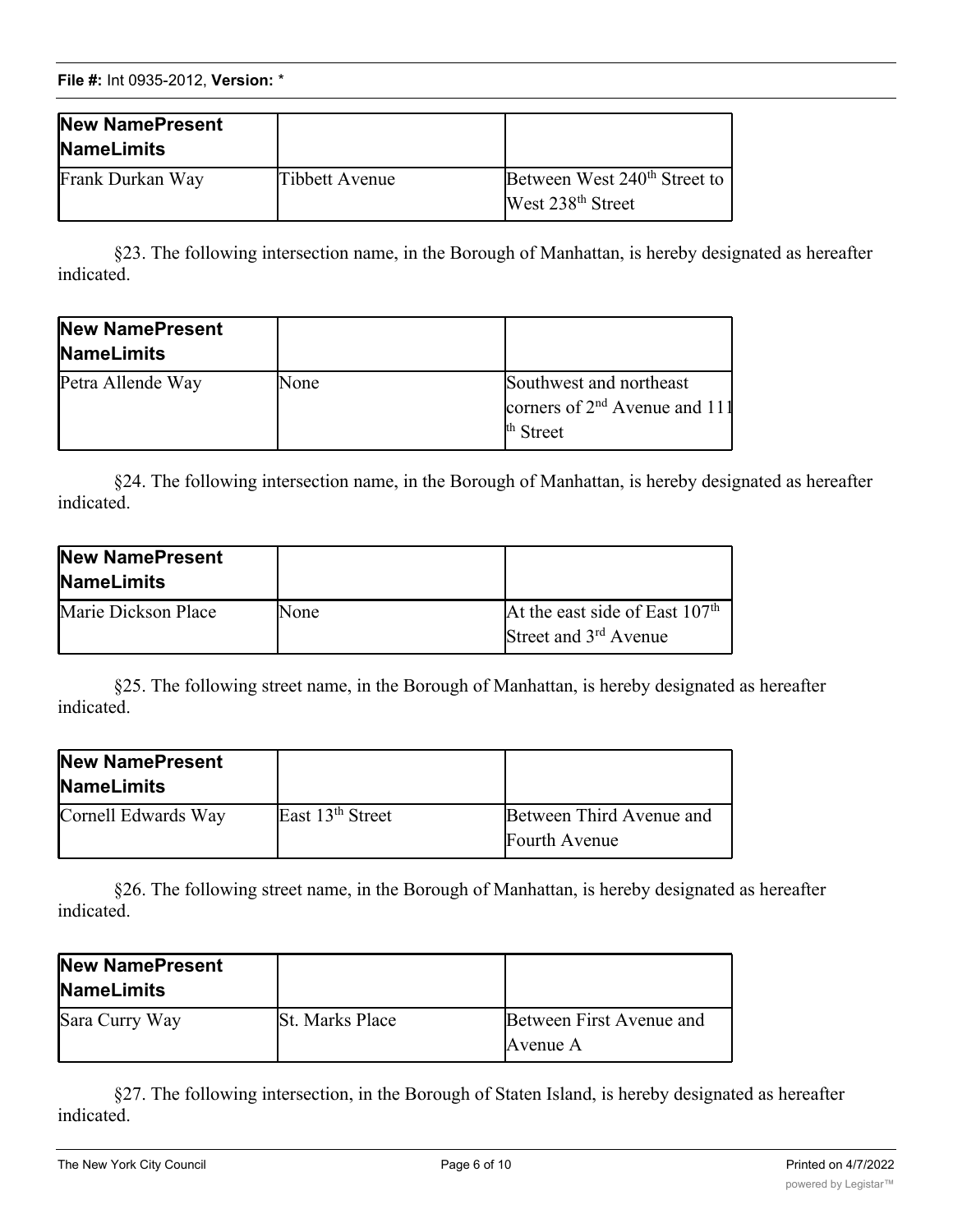| New NamePresent<br><b>NameLimits</b> |      |                                                                       |
|--------------------------------------|------|-----------------------------------------------------------------------|
| Kevin J. Walsh Way                   | None | At the intersection of<br>Midland Avenue and North<br>Railroad Avenue |

§28. The following intersection name, in the Borough of Staten Island, is hereby designated as hereafter indicated.

| New NamePresent<br><b>NameLimits</b> |             |                                |
|--------------------------------------|-------------|--------------------------------|
| Commissioner Richard J.              | <b>None</b> | At the intersection of Laconia |
| Sheirer Way                          |             | Avenue and Atlantic Avenue     |

§29. The following intersection name, in the Borough of Staten Island, is hereby designated as hereafter indicated.

| <b>New NamePresent</b><br><b>NameLimits</b> |      |                        |
|---------------------------------------------|------|------------------------|
| William J. Maguire Way                      | None | At the intersection of |
|                                             |      | Kensington Avenue and  |
|                                             |      | <b>Kramer</b> Street   |

§30. The following intersection name, in the Borough of Brooklyn, is hereby designated as hereafter indicated.

| New NamePresent<br><b>NameLimits</b>               |      |                                                                     |
|----------------------------------------------------|------|---------------------------------------------------------------------|
| P.O. Nicholas Panico and<br>P.O. Robert Byrnes Way | None | On the southwest corner of<br>West 25 <sup>th</sup> Street and Surf |
|                                                    |      | Avenue                                                              |

§31. The following intersection name, in the Borough of Brooklyn, is hereby designated as hereafter indicated.

| <b>New NamePresent</b> |  |
|------------------------|--|
| <b>NameLimits</b>      |  |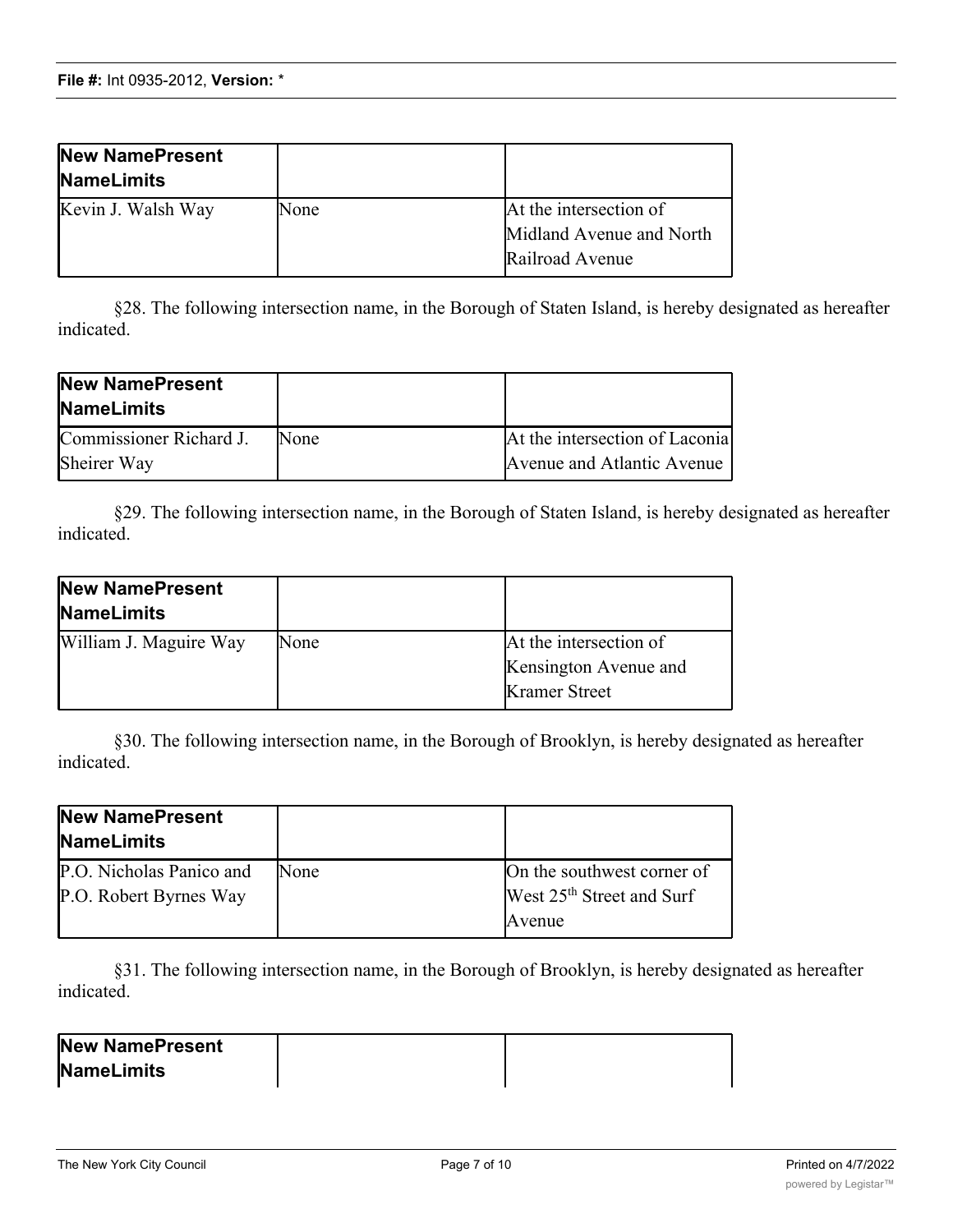## **File #:** Int 0935-2012, Version: \* **NameLimits**

| Frank Pane Way | None | On the southwest corner of  |
|----------------|------|-----------------------------|
|                |      | Neptune Avenue and Stilwell |
|                |      | Avenue                      |

§32. The following street name, in the Borough of the Bronx, is hereby designated as hereafter indicated.

| New NamePresent<br><b>NameLimits</b>       |                                                                            |
|--------------------------------------------|----------------------------------------------------------------------------|
| John "Boy Wonder" Isaacs Hoe Avenue<br>Way | Between East 173 <sup>rd</sup> Street and<br>East 174 <sup>th</sup> Street |
|                                            |                                                                            |

§33. The following intersection name, in the Borough of the Bronx, is hereby designated as hereafter indicated.

| <b>New NamePresent</b><br><b>NameLimits</b> |      |                                                                           |
|---------------------------------------------|------|---------------------------------------------------------------------------|
| Police Officer Anthony<br>DiGiovanna Way    | None | at the intersection of Arthur<br>Avenue and East 186 <sup>th</sup> Street |

§34. The following street name, in the Borough of Manhattan, is hereby designated as hereafter indicated.

| <b>New NamePresent</b><br><b>NameLimits</b> |                 |                                                                  |
|---------------------------------------------|-----------------|------------------------------------------------------------------|
| Juan Rodriguez Way                          | <b>Broadway</b> | Between 159 <sup>th</sup> Street and 218<br><sup>th</sup> Street |

§35. The following intersection name, in the Borough of Staten Island, is hereby designated as hereafter indicated.

| New NamePresent<br><b>NameLimits</b> |              |                            |
|--------------------------------------|--------------|----------------------------|
| District Attorney Bill               | <b>INone</b> | On the west side of Bement |
| Murphy Way                           |              | Avenue and Morrison Avenue |

§36. The following intersection name, in the Borough of Staten Island, is hereby designated as hereafter indicated.

**NameLimits**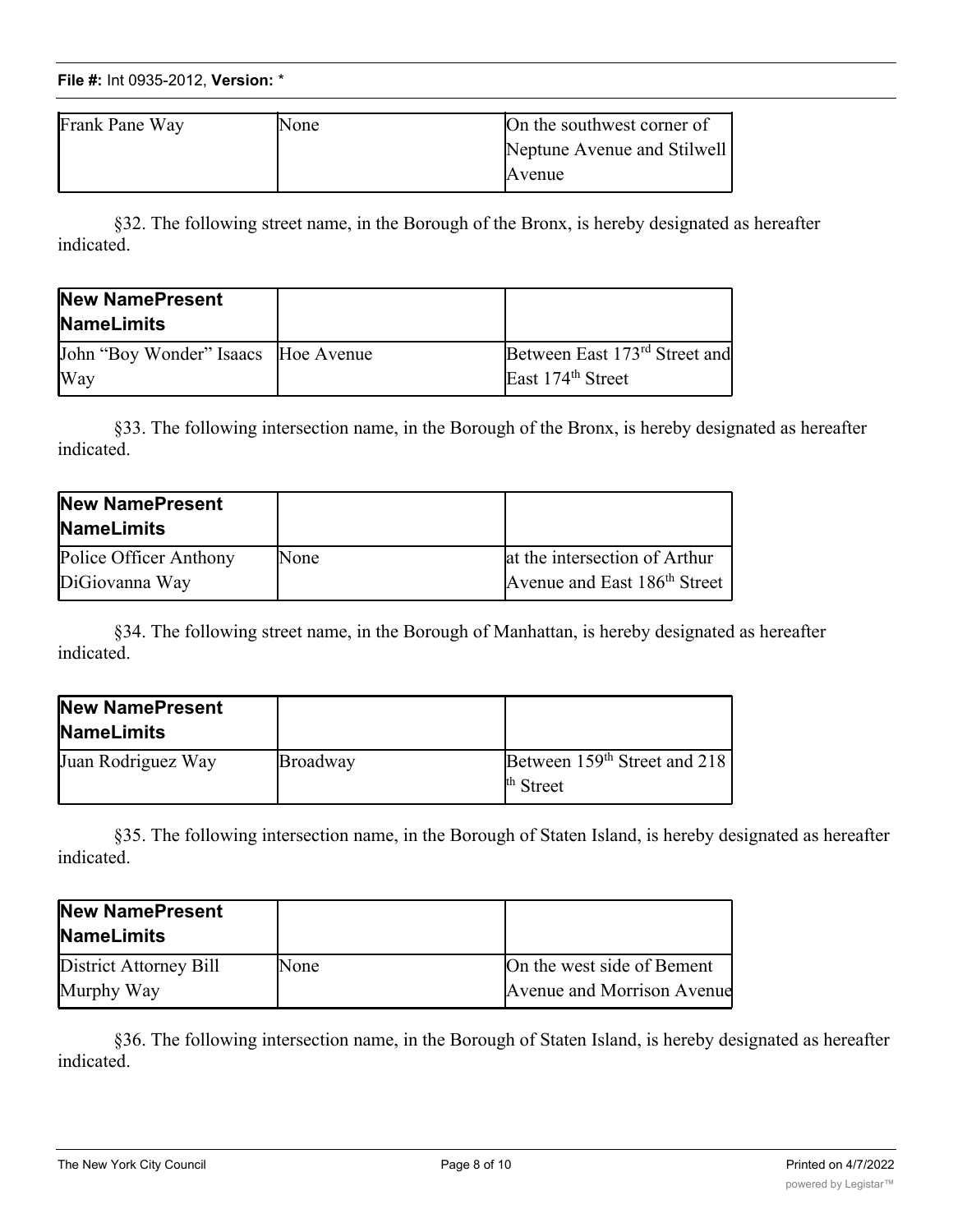**File #:** Int 0935-2012, **Version:** \*

| New NamePresent<br><b>NameLimits</b>                        |                                                            |
|-------------------------------------------------------------|------------------------------------------------------------|
| Staff Sgt. Henry Cichon and None<br>Cpl. Stanley Cichon Way | At the southwest corner of<br>Innis Street and John Street |

§37. The following intersection name, in the Borough of Staten Island, is hereby designated as hereafter indicated.

| New NamePresent<br><b>NameLimits</b> |      |                                |
|--------------------------------------|------|--------------------------------|
| Earlene Bethel-Sperling              | None | At the northeast corner of St. |
| Way                                  |      | Marks Place and Hamilton       |
|                                      |      | Avenue                         |

§38. The following intersection name, in the Borough of Queens, is hereby designated as hereafter indicated.

| New NamePresent<br><b>NameLimits</b>     |      |                                                                           |
|------------------------------------------|------|---------------------------------------------------------------------------|
| Lance Cpl. Michael D.<br>Glover USMC Way | None | At the intersection of Beach<br>Channel Drive and Beach<br>$134th$ Street |

§39. The following intersection name, in the Borough of the Bronx, is hereby designated as hereafter indicated.

| <b>New NamePresent</b><br><b>NameLimits</b> |                                |
|---------------------------------------------|--------------------------------|
| Ben and Dotty Abrams Way None               | At the intersection of Holland |
|                                             | Avenue, Antin Avenue and       |
|                                             | <b>Bronxdale Avenue</b>        |

§40. The following intersection name, in the Borough of Queens, is hereby designated as hereafter indicated.

| New NamePresent<br><b>NameLimits</b> |             |                               |
|--------------------------------------|-------------|-------------------------------|
| The Honorable Gloria D'              | <b>None</b> | At the intersection of $21st$ |
| <b>Amico</b> Place                   |             | Road and Shore Boulevard      |